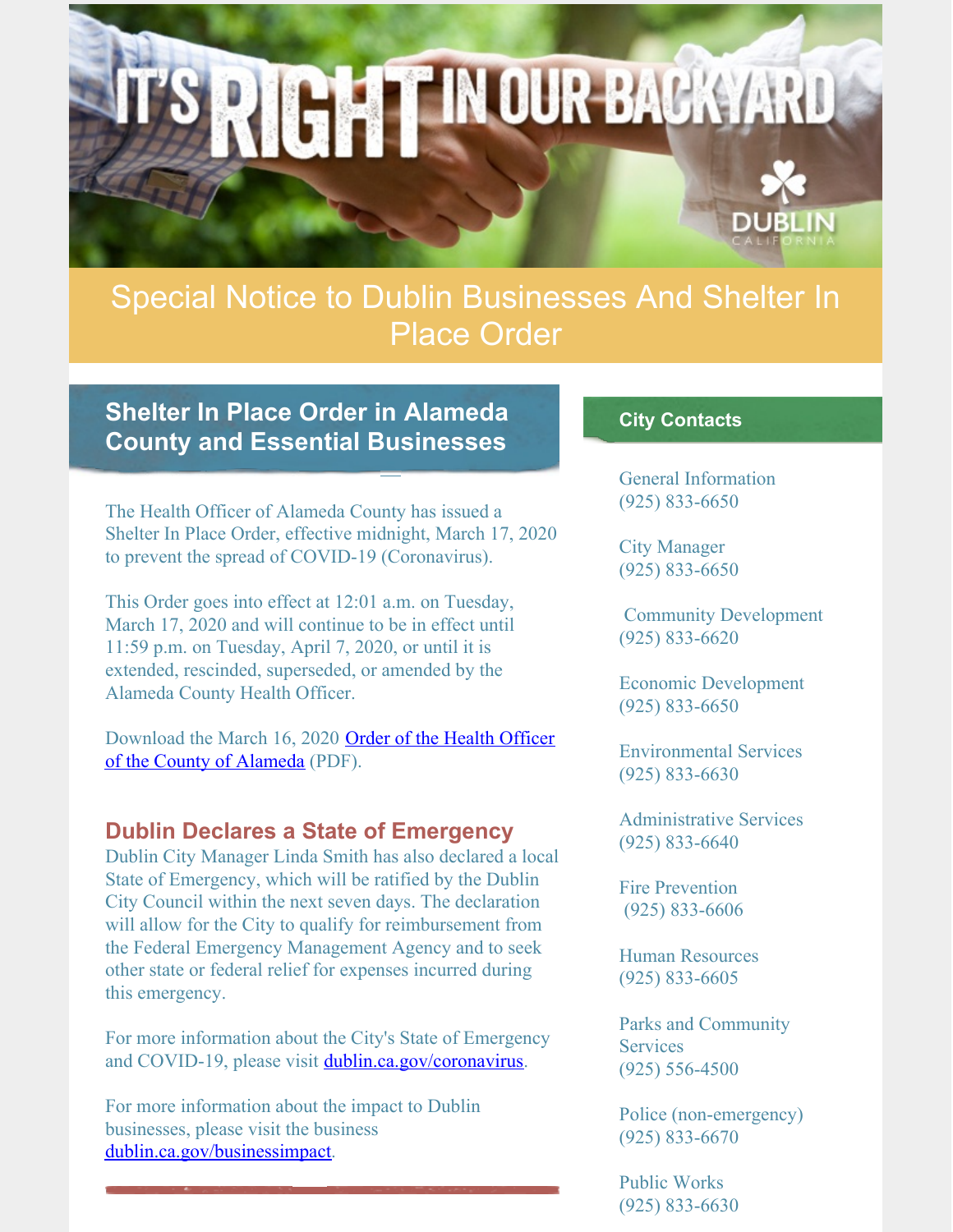#### **ESSENTIAL BUSINESSES**

*Business owners and managers should read the full order. As a courtesy, the following is a summary regarding Essential Businesses.*

All Essential Businesses are encouraged to remain open. For purposes of this Order, "Essential Businesses" are:

- Healthcare Operations and Essential Infrastructure;
- Grocery stores, certified farmers' markets, farm and produce stands, supermarkets, food banks, convenience stores, and other establishments engaged in the retail sale of canned food, dry goods, fresh fruits and vegetables, pet supply, fresh meats, fish, and poultry, and any other household consumer products (such as cleaning and personal care products). This includes stores that sell groceries and also sell other non- grocery products, and products necessary to maintaining the safety, sanitation, and essential operation of residences;
- Food cultivation, including farming, livestock, and fishing;
- Businesses that provide food, shelter, and social services, and other necessities of life for economically disadvantaged or otherwise needy individuals;
- Newspapers, television, radio, and other media services;
- Gas stations and auto-supply, auto-repair, and related facilities;
- Banks and related financial institutions:
- Hardware stores;
- Plumbers, electricians, exterminators, and other service providers who provide services that are necessary to maintaining the safety, sanitation, and essential operation of residences, Essential Activities, and Essential Businesses;
- Businesses providing mailing and shipping services, including post office boxes;
- Educational institutions-including public and private K-12 schools, colleges, and universities-for purposes of facilitating distance learning or performing essential functions, provided that social distancing of six-feet per person is maintained to the greatest extent possible;
- Laundromats, dry cleaners, and laundry service providers;
- Restaurants and other facilities that prepare and serve food, but only for delivery or carry out. Schools and other entities that typically provide free food services to students or members of the public may continue to do so under this Order on the condition that the food is provided to students or members of the public on a pick-up and take-away

City of Dublin 100 Civic Plaza Dublin, CA 94568 www.dublin.ca.gov

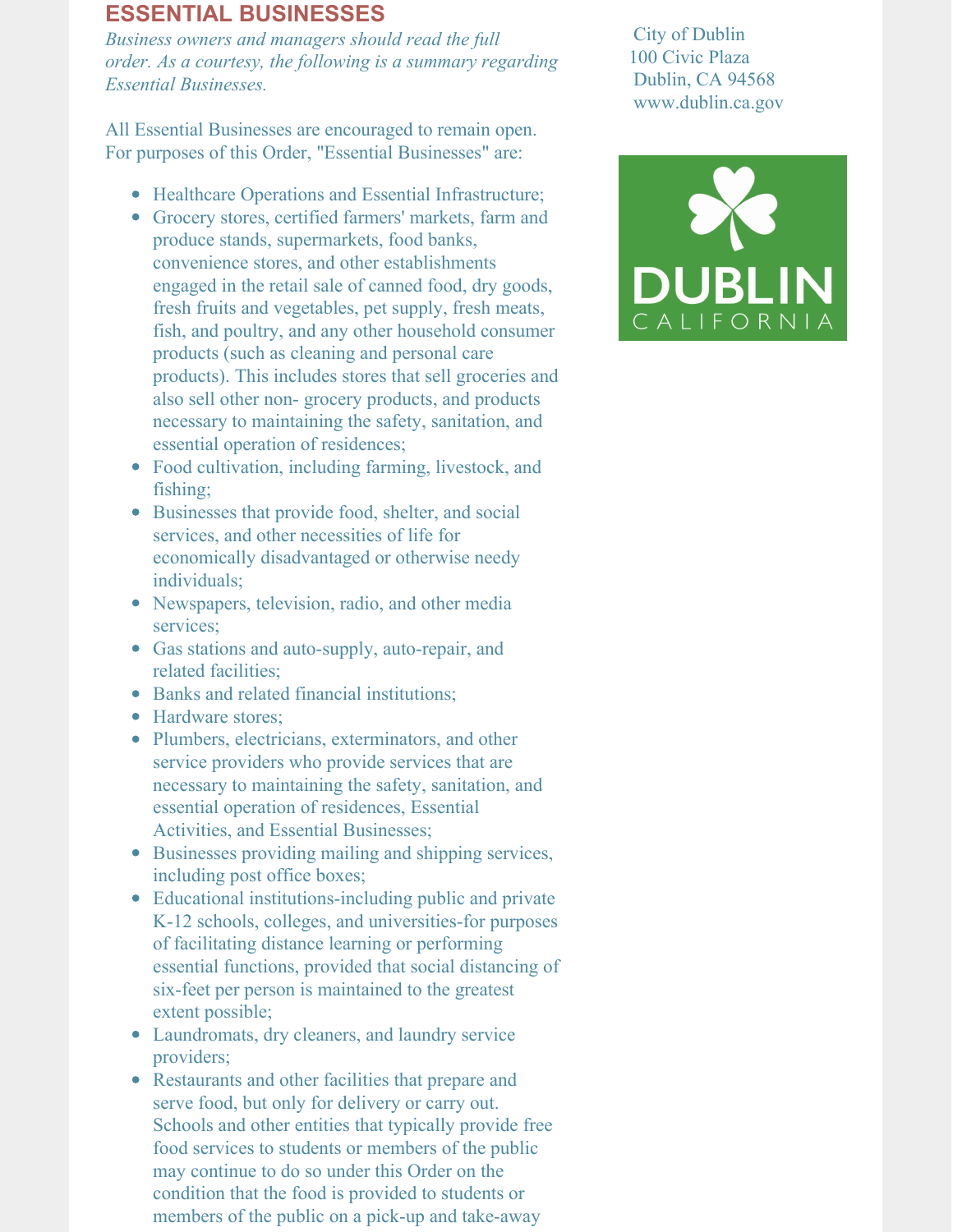basis only. Schools and other entities that provide food services under this exemption shall not permit the food to be eaten at the site where it is provided, or at any other gathering site;

- Businesses that supply products needed for people to work from home;
- Businesses that supply other essential businesses with the support or supplies necessary to operate;
- Businesses that ship or deliver groceries, food, goods or services directly to residences;
- Airlines, taxis, and other private transportation providers providing transportation services necessary for Essential Activities and other purposes expressly authorized in this Order;
- Home-based care for seniors, adults, or children;
- Residential facilities and shelters for seniors, adults, and children;
- Professional services, such as legal or accounting services, when necessary to assist in compliance with legally mandated activities;
- Childcare facilities providing services that enable employees exempted in this Order to work as permitted. To the extent possible, childcare facilities must operate under the following mandatory conditions:
	- Childcare must be carried out in stable groups of 12 or fewer ("stable" means that the same 12 or fewer children are in the same group each day).
	- Children shall not change from one group to another
	- If more than one group of children is cared for at one facility, each group shall be in a separate room. Groups shall not mix with each other.
	- Childcare providers shall remain solely with one group of children.

## **FIRST RESPONDERS:**

For purposes of this Order, all first responders, emergency management personnel, emergency dispatchers, court personnel, and law enforcement personnel, and others who need to perform essential services are categorically exempt from this Order. Further, nothing in this Order shall prohibit any individual from performing or accessing "Essential Governmental Functions," as determined by the governmental entity performing those functions. Each governmental entity shall identify and designate appropriate employees or contractors to continue providing and carrying out any Essential Governmental Functions. All Essential Governmental Functions shall be performed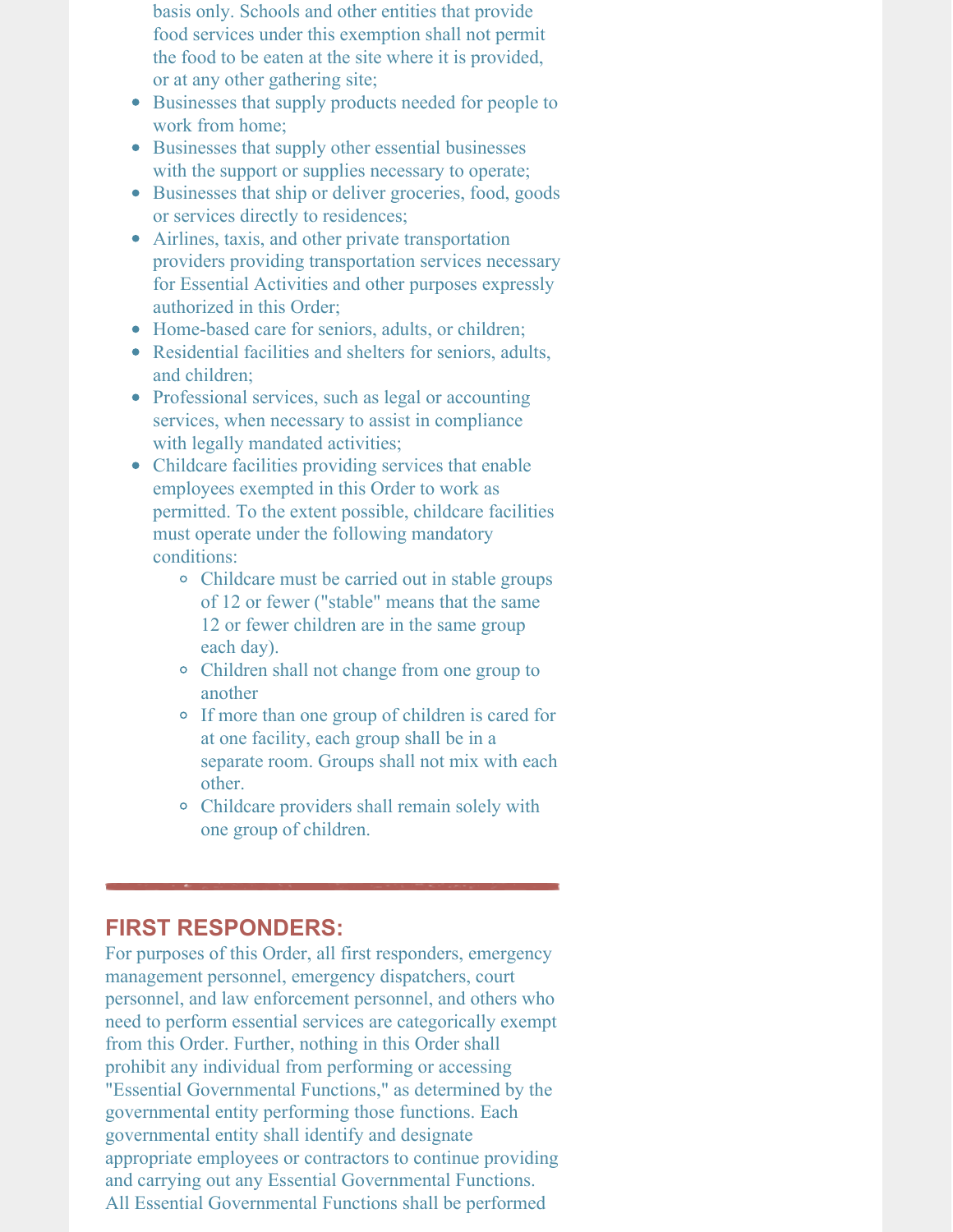in compliance with Social Distancing Requirements as defined in this Section, to the extent possible.

#### **HEALTH CARE OPERATIONS:**

For purposes of this Order, "Healthcare Operations" including hospitals, clinics, dentists, pharmacies, pharmaceutical and biotechnology companies, other healthcare facilities, healthcare suppliers, home healthcare services providers, mental health providers, or any related and/or ancillary healthcare services. "Healthcare Operations" also includes veterinary care and all healthcare services provided to animals.

#### **NON-ESENTIAL BUSINESSES:**

All businesses with a facility in the County, except Essential Businesses as defined in Section 10 of the Order, are required to cease all activities at facilities located within the County except Minimum Basic Operations.

For the purposes of this Order, "Minimum Basic Operations" include the following, provided that employees comply with Social Distancing Requirements, to the extent possible, while carrying out such operations:

- The minimum necessary activities to maintain the value of the business's inventory, ensure security, process payroll and employee benefits, or for related functions.
- The minimum necessary activities to facilitate employees of the business being able to continue to work remotely from their residences.

Non-Essential Businesses may continue operations if employees or contractors can exclusively perform activities at their own residences (i.e. working from home).

## **Social Distancing Requirements**

For purposes of this Order, "Social Distancing Requirements" includes:

- maintaining at least six-foot social distancing from other individuals
- washing hands with soap and water for at least twenty seconds as frequently as possible or using hand sanitizer
- covering coughs or sneezes (into the sleeve or elbow, not hands)
- regularly cleaning high-touch surfaces, and
- not shaking hands

To the greatest extent feasible, Essential Businesses shall